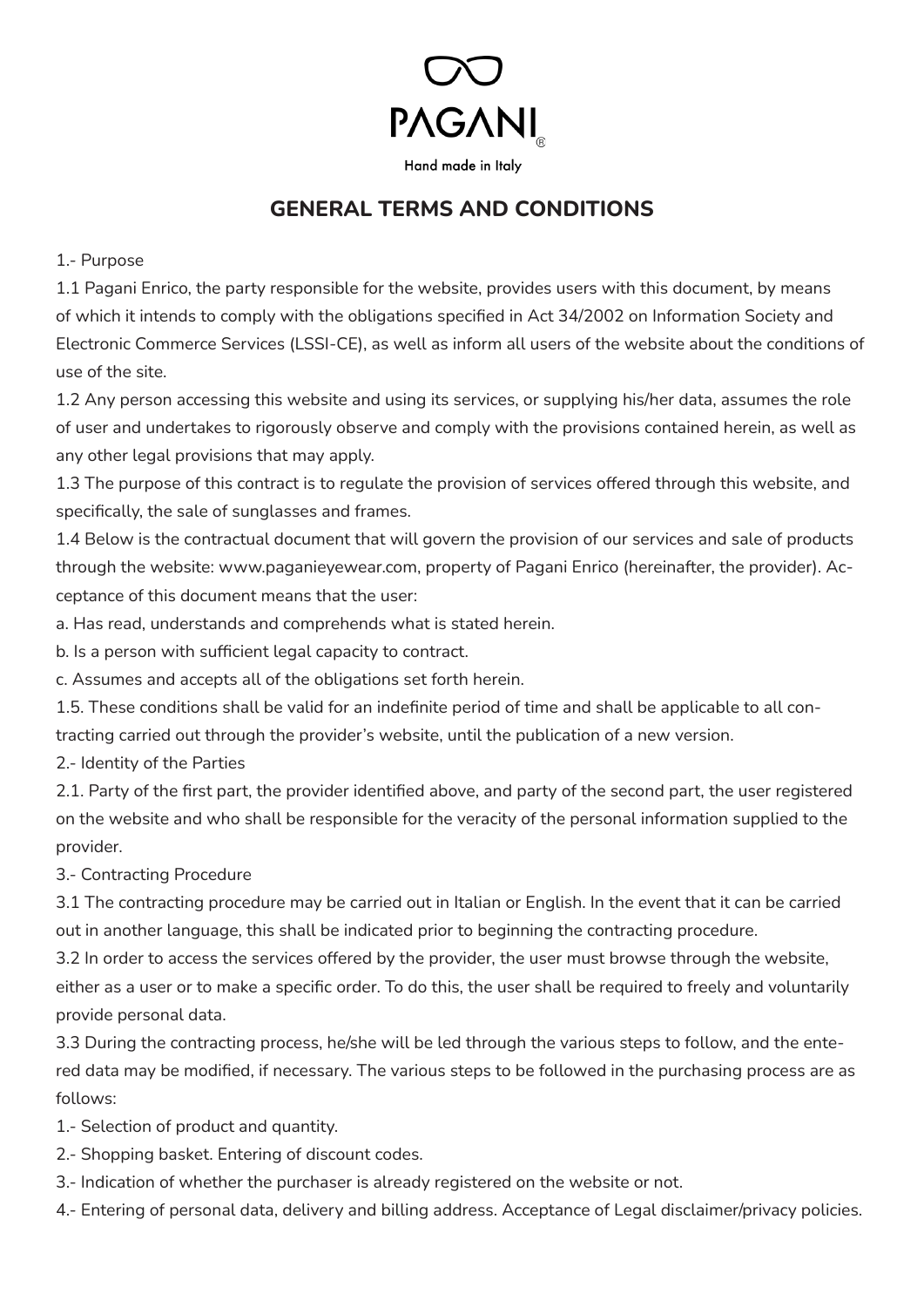5.- Indication of payment method

6.- Confirmation of order/purchase. Acceptance of the general terms and conditions.

7.- Payment.

8.- Sending of a purchase confirmation e-mail.

3.4 The user shall always be informed once the contracting procedure has been completed, through the provider's contracting platform and via the aforementioned purchase confirmation e-mail.

3.5 The provider shall not file the electronic document. We recommend that you keep a printout of the order confirmation message, as well as the e-mail you will be sent within the following 24 hrs.

4.- Payment Methods

4.1 Payment for the services may be made in the following ways:

a) Credit card payment

b) PayPal

5.- Prices.

5.1 The prices indicated for each of the services offered on the site include Value Added Tax (VAT).

5.2 The applicable prices for each service shall be those published on the website or those offered as special offers and promotions on the website or on banners, marketing communications from the provider, etc...

5.3 The invoice shall be delivered together with the completed order.

5.4 In the event that services other than those indicated above are contracted, different prices may be set. 6.- Delivery Times

6.1 As a general rule, delivery times shall be 2-4 working days within the EU and 5-7 working days for all other territories.

7.- Return Policy

7.1. Our Return Policy includes the following :

a)The user has the right to withdraw from this contract within a period of fourteen ( 14 ) calendar days and return all or only a portion of what purchased and request a refund.

b) The user has the right of exchange: you may decide to return all or only a portion of what purchased and request replacement with other products available on the Website, within a period of fourteen ( 14 ) calendar days.

7.2. The aforementioned rights shall not be valid for those products purchased on Sale ( reduced price). This also applies when supplying goods not suitable for return due to health safety or hygiene reasons.

7.3. The Return period shall expire fourteen (14 ) calendar from the day on which you, or a third party named by you other than the carrier, took material possession of the goods.

7.4. In order to exercise your right of withdrawal or exchange and start the returning process, you must contact the Online Support at info@paganieyewear.com and provide your purchase order number and a short statement regarding your decision.

7.5. In order to comply with the Return period, it is sufficient that you send notification of your desire to exercise this right before the period in question expires.

7.6 Once we authorise the return of the products, you will have 14 (fourteen) calendar days to ship the products back at your own expense in the original packaging (including all accessories and information material) to the following address : PAGANI Eyewear, Via Cavour 3, 22074 Lomazzo (CO) Italy. Consequences of Return:

7.7 On receipt of the products, we will examine them carefully to ensure they are undamaged and com-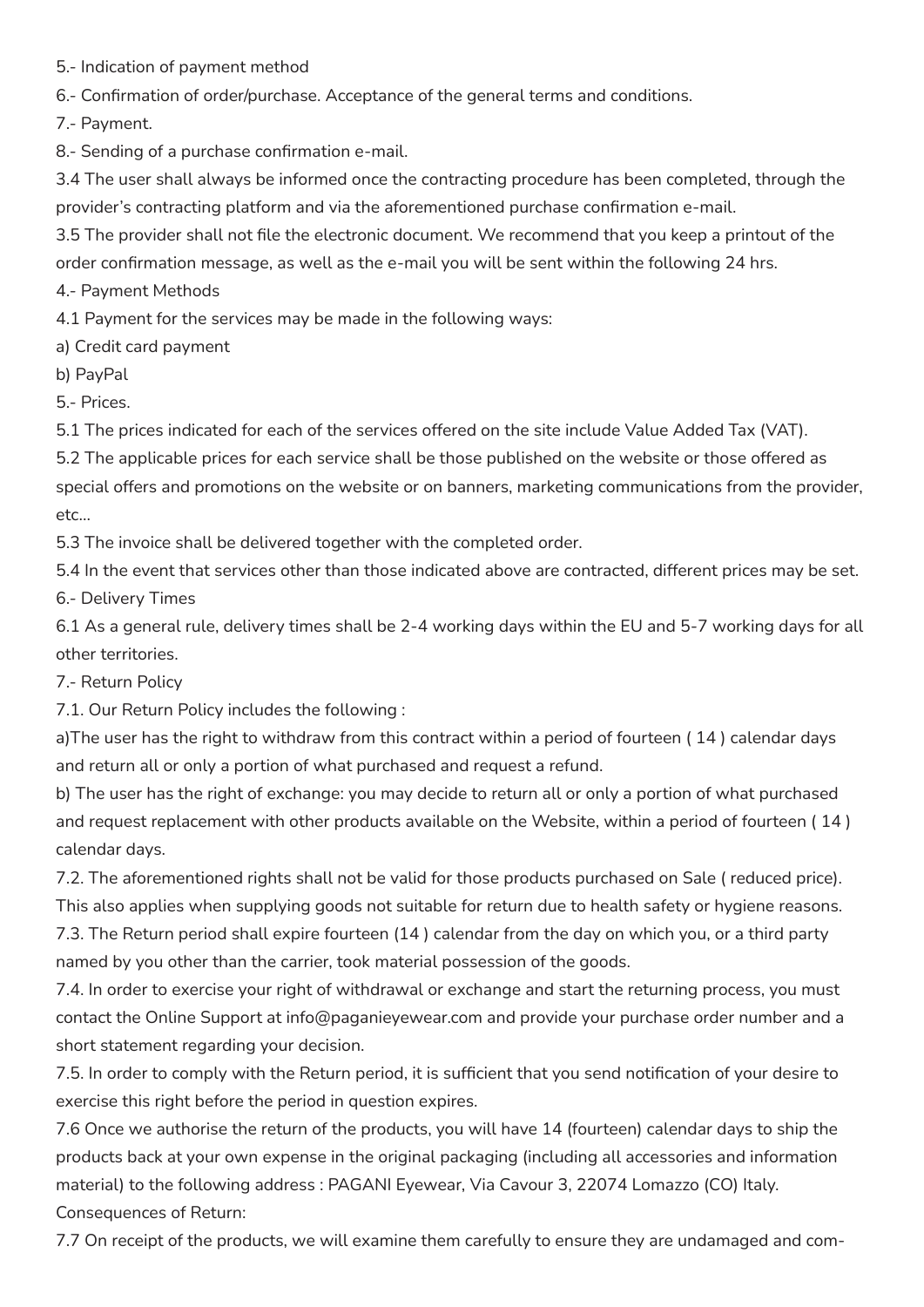plete in every part. Once we have ascertained the integrity of the returned products, we will proceed as follows:

a) In the event of withdrawal on your part, we shall refund all payments received from you, including delivery costs without any undue delay, and in any event, no more than fourteen (14) calendar days from the date on which we are informed of your decision to withdraw from this contract.

b)In the event of a request of exchange , we shall proceed in the following ways: (i) If the exchange product is of equal value, we will ship the same; (ii) If the exchange product is of lower value, we will ship the same, and will also refund the difference paid; If the exchange product is of higher value, we will ship the same as soon as the customer has forwarded the difference in price.

7.8. We shall proceed to make said refund using the same payment method used by you for the initial transaction.

7.9. You shall be solely responsible for any decrease in value of the goods resulting from handling other than what is necessary to establish the nature, features and functioning of the goods.

7.10. We may withhold the refund until we have received the goods and verified that no exception to the right of withdrawal applies and that the products have not suffered any damage.

7.11. We reserve the right to cancel the contract between us in the event of insufficient stock. If we do cancel our contract we will notify you by e-mail and will re-credit to you any amount deducted by us, using the same payment method used by you, as soon as possible but in any event within fourteen (14) calendar days of your order.

8.- Shipping

8.1 Shipping charges are as follow: Free shipping within the EU (including UK), outside the EU 39€ shipping fee

9.- Obligations of User

9.1 The user shall be fully responsible for maintaining the confidentiality and appropriate safekeeping of the passwords he/she has, preventing unauthorised third parties from having access to them.

9.2 A series of data is requested from the user for the contracting of services offered through the website. The purpose of the aforementioned request is to make the contracting possible and to carry out the contracted service under the proper conditions. In this respect, the user undertakes to ensure that the data requested and declared are true, complete and accurate, and likewise undertakes to notify the provider as soon as possible of any change that may affect the data, in order to avoid any problems that might arise if the provider has incorrect or o'clockut-of-date data.

10.- Warranty.

10.1 All products marketed through the website come with a 1 year warranty, pursuant to the terms established in the relevant regulatory guidelines.

11.- Notification of issues.

11.1.- If you have any service-related issues, either before or after the purchase is made, you may contact us at info@paganieyewear.com.

## 12.- Data Protection

12.1.- Pursuant to what is set forth in Organic Law (L.O.) 15/1999 on the Protection of Personal Data, your data shall become part of a file for which Pagani Enrico is responsable, which is kept for the purpose of managing all matters relating to the shopping process on our website and, if you consent, for sending you communications about PAGANI. You may exercise your access, correction, cancellation and opposition rights by sending us an express request, together with a copy of your ID card, to info@paganieyewear.com